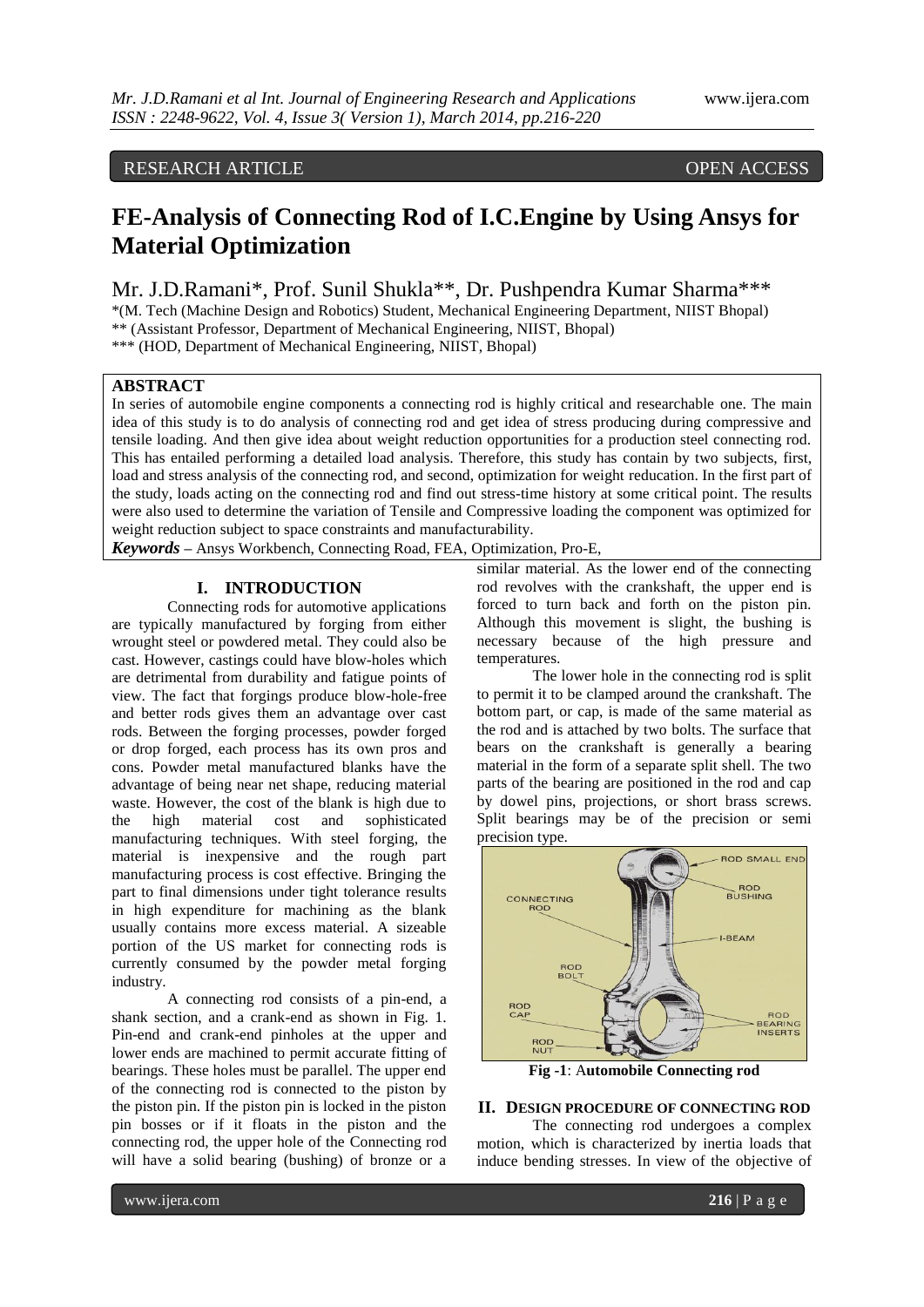this study, which is optimization of the connecting rod, it is essential to determine the magnitude of the loads acting on the connecting rod. In addition, significance of bending stresses caused by inertia loads needs to be determined, so that we know whether it should be taken into account or neglected during the optimization. Nevertheless, a proper picture of the stress variation during a loading cycle is essential from fatigue point of view and this will require FEA over the entire engine cycle.

The connecting rod is the intermediate member between the piston and the crankshaft. Its primary function is to transmit the push and pull from the piston pin to the crankpin because it is rigid, and thus convert the reciprocating motion of the piston into the rotary motion of the crank. The usual form of the connecting rod in internal combustion engines is, it consists of a long shank, a small end and a big end. The cross-section of the shank may be rectangular, circular, tubular, I-section or H-section. Generally circular section is used for low speed engines while Isection is preferred for high speed engines The length of the connecting rod (l) depends upon the ratio of l/r, where r is the radius of crank. It may be noted that the smaller length will decrease the ratio L/R.

## **2.1 Dimensions of Cross-Section of the Connecting Rod**



**Fig -2**: Model of Connecting rod

Forces acting on the connecting rod, the various forces acting on the connecting rod are as follows:

- Force on the piston due to gas pressure and inertia of the reciprocating parts.
- Force due to inertia of the connecting rod or inertia bending forces.
- Force due to friction of the piston rings and of the piston.
- Force due to friction of the piston pin bearing and the crankpin bearing.

In designing a connecting rod, the following Dimensions are required to be determined.

- Dimensions of cross-section of the connecting rod.
- Dimensions of the crankpin at the big end and the piston pin at the small end.
- Size of bolts for securing the big end cap.
- Thickness of the big end cap.

The procedure adopted in determining the above mentioned dimensions is discussed as below.

# **III. FEA OF CONNECTING ROD**

Finite element analysis (FEA) has become common place in recent years, and is now the basis of a multibillion dollar per year industry. Numerical solutions to even very complicated stress problems can now be obtained routinely using FEA, and the method is so important that even introductory treatments of mechanics of materials such as these modules should outline its principal features.

H.B.Ramani has do Analysis of Connecting Rod under Different Loading Condition Using ANSYS Software [1].In spite of the great power of FEA, the disadvantages of computer solutions must be kept in mind when using this and similar methods, they do not necessarily reveal how the stresses are influenced by important problem variables such as materials properties and geometrical features, and errors in input data can produce wildly incorrect results that may be overlooked by the analyst. Finite element codes are less complicated than many of the word processing and spreadsheet packages found on modern microcomputers. Nevertheless, they are complex enough that most users do not find it effective to program their own code. A number of prewritten commercial codes are available, representing a broad price range and compatible with machines from microcomputers to supercomputers. However, users with specialized needs should not necessarily shy away from code development, and may find the code sources available in such texts as that by O.C. Zienkiewicz to be a useful starting point. Most finite element software is written in FORTRAN, but some newer codes such as felt are in "C" or other more modern programming languages.

During meshing 1mm node size is perfect preferable for analysis so for 1mm meshing size our connecting road have 179355 elements and 304977 nodes. And then on this element boundary condition will apply.



**Fig -3 Boundary Conditions**

www.ijera.com **217** | P a g e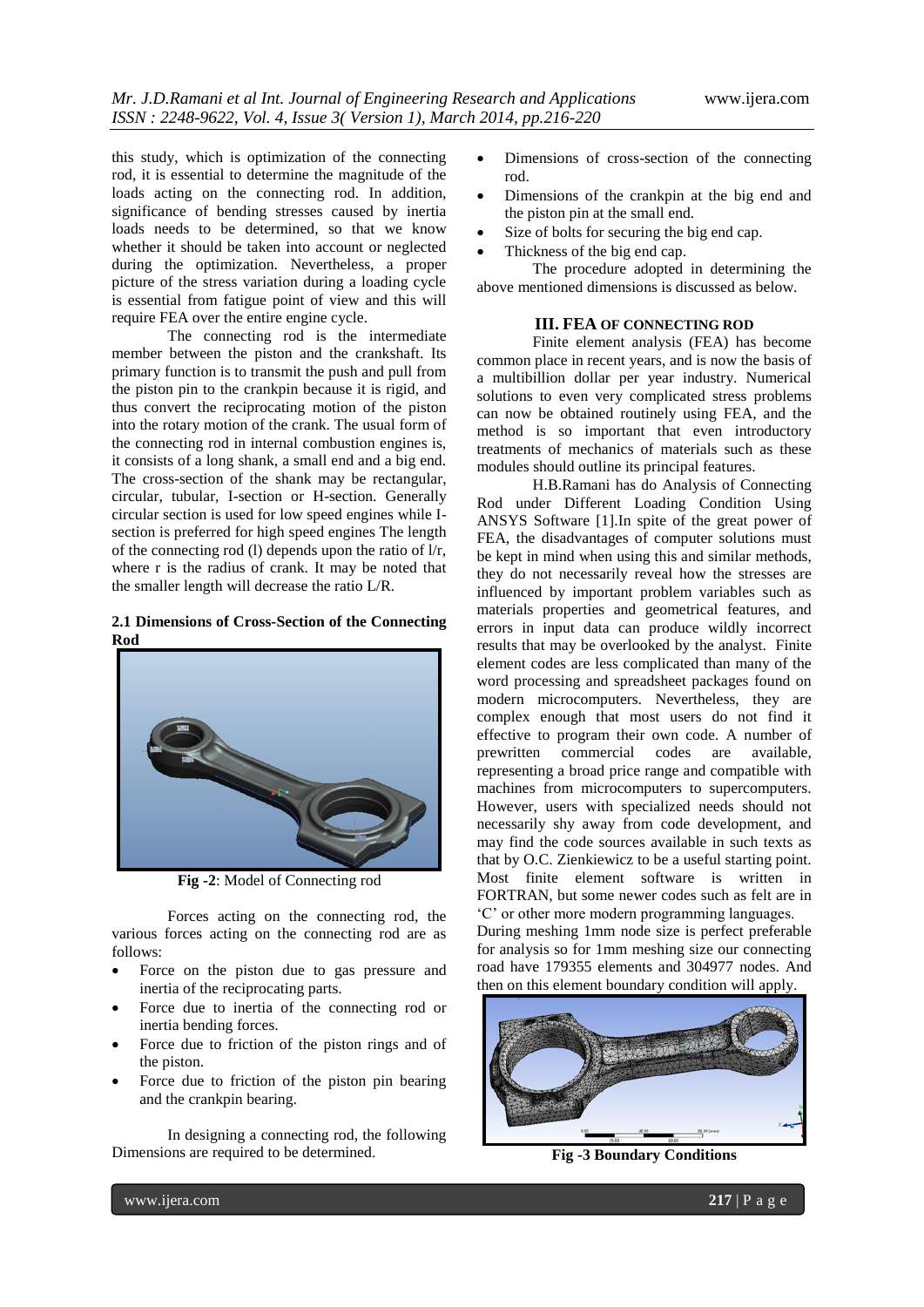Asadi, et al (2010) [2] developed detailed load analysis under service loading conditions was performed for connecting rod and The conclusions can be drawn from this study as follows the maximum pressure stress was obtained between pin end and rod linkage and the maximum tensile stress was obtained in lower half of pin end. The crank and piston pin ends are assumed to have a sinusoidal distributed loading over the contact surface area, under tensile loading, as shown in the Fig. 3. This is based on experimental results. [3]

In this study four finite element models were analyzed. FEA for both tensile and compressive loads were conducted. Four cases were analyzed for each case, one with load applied at the crank end and restrained at the piston pin end, and the other with load applied at the piston pin end and restrained at the crank end. Following four conditions were tested:

- Crank End Compressive Load
- Crank End Tensile load
- Pin End Compressive Load
- Pin End Tensile Load

Already mentioned, four FEA models were solved. Fig. 6 shows a FEA model in which tensile load is applied at the crank end and the piston pin end is restrained. Note that half of the piston pin inner surface is completely restrained 180° contact surface area is totally restrained, i.e. X, Y, Z translations of all the node on this surface are set to zero if the connecting rod is in tension. Similarly, when the connecting rod is under axial compressive load,  $120^{\circ}$ of contact surface area is totally restrained. Fig. 6 shows FEA model in which compressive load (86400 N) is applied at the crank end and pin end is restrained.



**Fig -4 Tensile Loading of the Connecting Rod**



**Fig -5 Compressive Loading of the Connecting Rod**



**Fig. -6 FEA Model of the Connecting Rod with Axial Compressive Load at the Crank End Uniformly Distributed Over 120<sup>0</sup>**



**Fig. 7 FEA Model of the Connecting Rod with Axial Tensile Load at the Crank End with Cosine Distribution Over 180<sup>0</sup> and Piston Pin End Restrained Over 180<sup>0</sup>** 

From the analysis we get different result related stress, strain and total deformation are as max. Stress 360.25 MPA Total strain 1.8 and total deformation is 156.7 micrometer. If F.O.S is find then it will between 1.6 to 1.7 and its totally safe.

Then Optimization tool is applied on current analysis.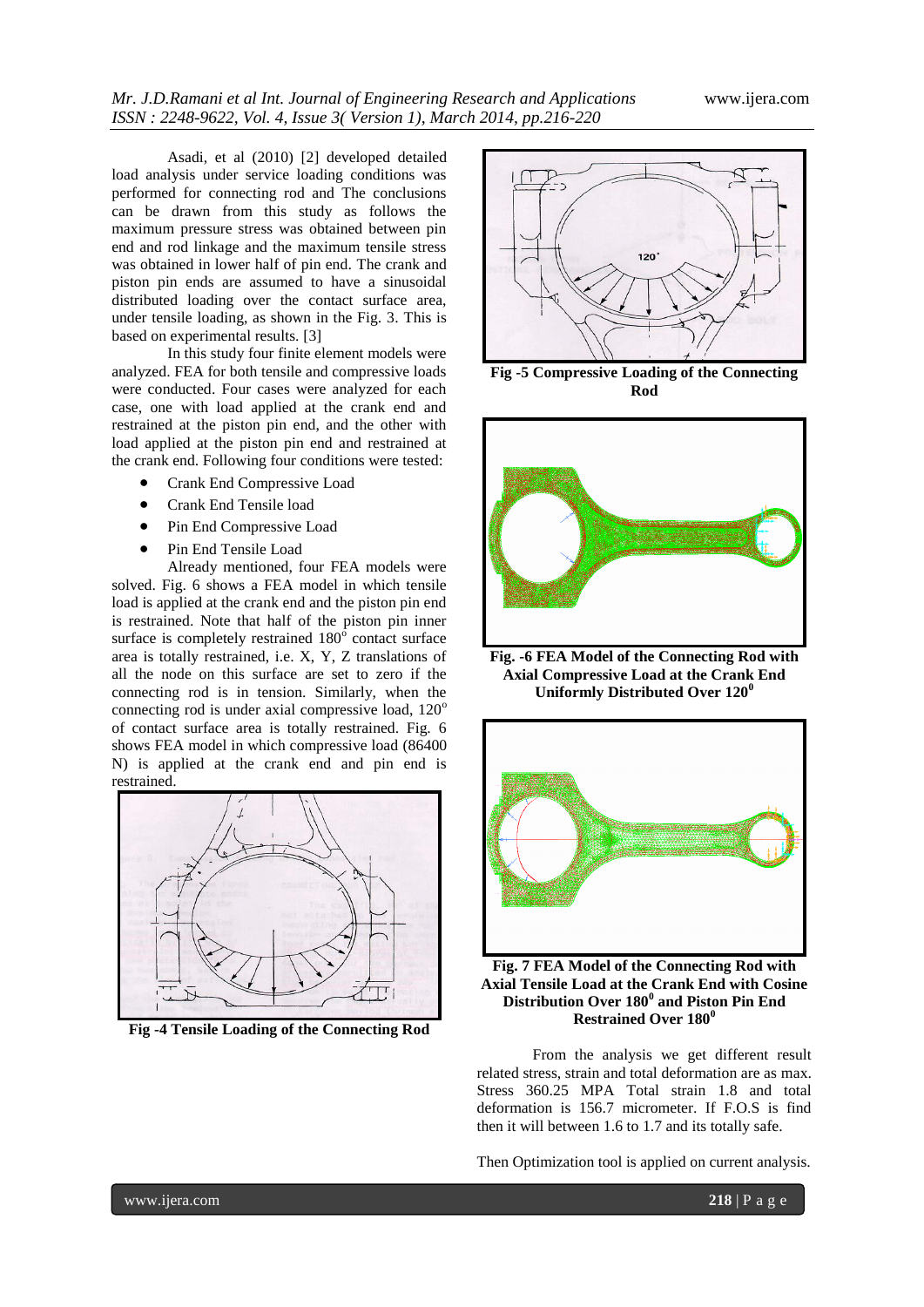#### **IV. OPTIMIZATION**

Pravardhan S.Shenoy and Ali Fatemi [4] performed an optimization study on a steel forged connecting rod with a consideration for improvement in weight and production cost. Since the weight of the connecting rod has little influence on its total production cost, the cost and the weight were dealt with separately. Constraints of fatigue strength, static strength, buckling resistance and manufacturability were also imposed. The fatigue strength was the most significant factor in the optimization of the connecting rod. An estimate of the cost savings is also made. The study results in an optimized connecting rod that is 10% lighter and 20% less expensive, as compared to the existing connecting rod. In this paper also used optimization tool trough the Ansys and can be useful to remove excess material from the existing connecting road. So automatically it can improve economic effect on manufacturing process. Objective function is the dependent variable that you are attempting to minimize. It should be a function of the DVs, i.e. changing the value of the DVs should change the value of the objective function. You can define only one objective function in an ANSYS design optimization problem. [5] The applied load distribution at the crank end and at the piston pin end was based on experimental results. They were also used in other studies in the literature by Folgar and Athavale and Sajan pawar. Since the details were not discussed by Webster, the applicability of the loading to this connecting rod could not be evaluated. [6]

## **V. RESULT**

After the analysis we get result is that after the optimization F.O.S is remains between 1.6 to 1.7 and still it indicates safe zone. By optimization our connecting rod of 0.785 Kg. can be optimized by 0.690 Kg.The FEM includes the axial compressive load applied to the pin at the piston pin end, the restraints applied to the crank pin, the interference simulated by applying pressure, and contact elements between the pins and the connecting rod. Static FEA results showed high stresses in the regions of the transitions to the shank at the crank end and piston pin end, the oil hole, and the cap. From these regions, representative locations were selected at which stresses could be traced. However, a node is created and clearly identified at a vertex.Fig.8 to 10 shows the force applied, stress, and strain in connecting rod.



**Fig. 8 Force Apply on Big End in Compressive loading**



**Fig. 9 Von Misses Stress in Compressive Load**



**Fig. 10 Von Misses Stain in Compressive Load**

## **VI. CONCLUSION**

It is the conclusion of this study that the connecting rod can be designed and optimized under a load range comprising compressive load as one extreme load and tensile load. Furthermore, the existing connecting rod can be replaced by optimization with a new connecting rod made of lighter in weight (approx. 15%).

#### **REFERENCES**

- [1] H.B.RAMANI, Mr. Neeraj Kumar, Mr. P. M. Kasundra"Analysis of Connecting Rod under Different Loading Condition Using ANSYS Software" International Journal of Engineering Research and Technology (IJERT) ISSN: 2278- 0181Volume 1 Issue 9 Published in November 2012
- [2] Webster,W., D.Coffell R., and Alfaro D.,(1983),"A Three Dimensional Finite Element Analysis of a High Speed Diesel Engine Connecting Rod," SAE Technical Paper Series, Paper No. 831322